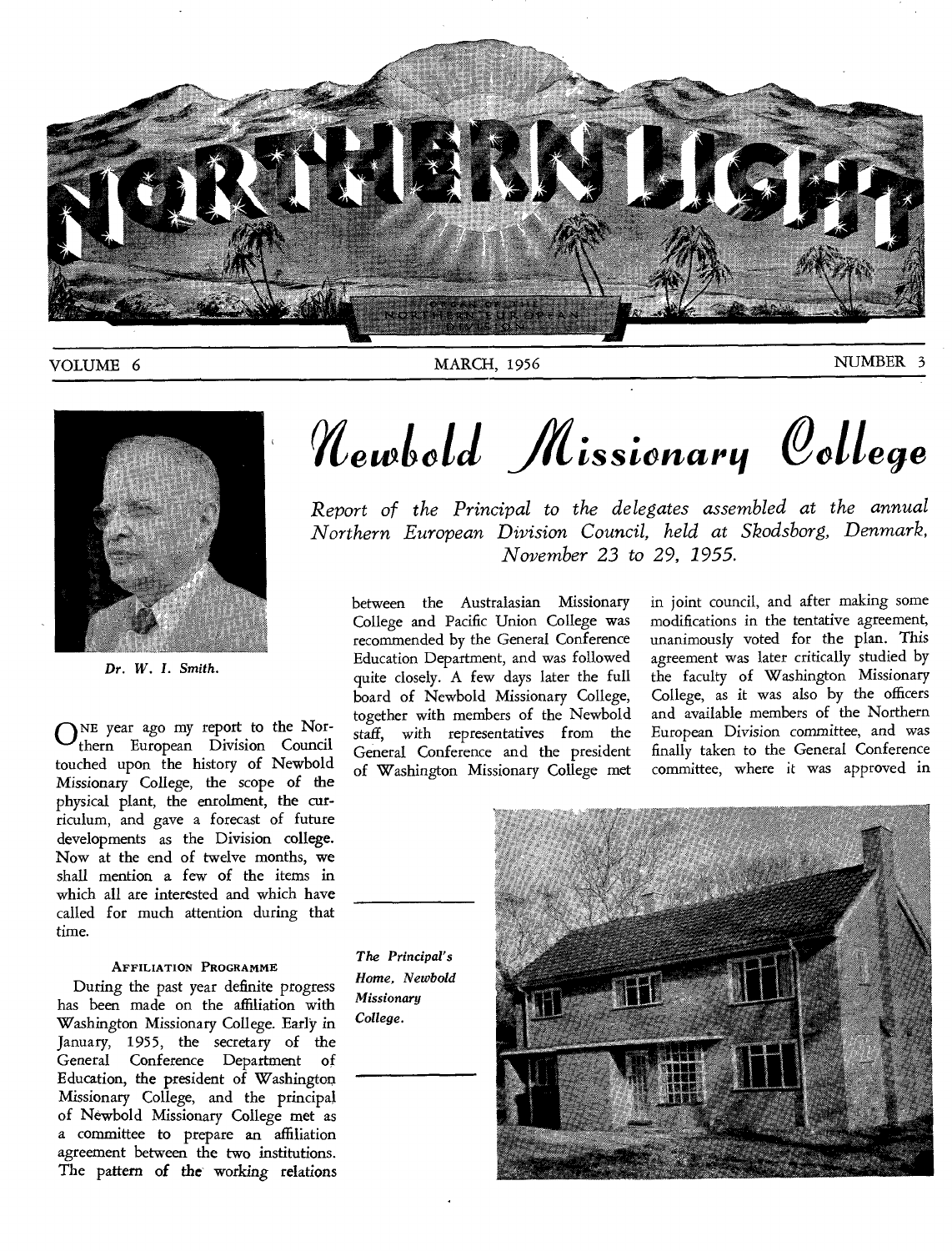

early May. The status of the plan was announced at graduation and I am happy to tell you that five three-year graduates (two of the current year and three of former years) who were definitely planning to go to America are with us at the College this year. You may be surprised to learn that we anticipate eight degree graduates at the close of this school year. As we go along into the future the affiliation with Washington Missionary College should bring a good deal of stability into the school planning of our young people. The fact that they can complete the four-year programme at Newbold and then for graduate work have the assurance that they may enter our own seminary or other American colleges without penalty or handicap will bring a feeling of security in their educational plans.

At the opening of last school year, six members of the staff were new to the College. This year there were no changes on the part of last year's teaching staff. We have one new member, Dr. Payne of the Educational Department of Washington Missionary College, who was appointed first liaison member on the affiliation plan. She was given a good welcome by both faculty and students, and has quickly and happily become adjusted to our college ways. Dr. Payne not only has a large following of students but she is leader of the primary division in the Sabbath school, has gone out regularly with the colporteur band and has sold her quota of books, and in every way is a helpful member of the staff. It may be of interest to you to know also, that in leaving Washington the other

members of the Education Department there filled in the gap caused by Dr. Payne's absence by adding her classes to their programmes. This leads us to understand that the American college is going to some inconvenience and to some sacrifice in order to help Newbold in the affiliation programme.

#### BUILDING PROGRAMME

*Administration and Classroom Building*  Last year at our Northern European Division Council we looked at tentative plans for an administration and classroom building. After that meeting the executive committee, the board, and the building committee met on several occasions when further study was given to the plans, and new ideas were suggested. Before giving the final authorization to the architect, our quantity surveyor reported that building costs, due to inflation, would probably amount to about £4. 5s. per square foot. This figure was approximately twenty-five per cent higher than previous estimates.

When this information was received, it seemed rather frightening. We did not have sufficient funds in sight to complete the project. Study was therefore given to ways and means by which to reduce the size of the building. Suggestions were offered to the architect for certain modifications and he was instructed to s h r i n k the building slightly in each dimension. All of these matters took intervals of time. Finally on July 6th the assistant architect met jointly with the building committee, representatives of the board, and of the Division conference. After talking matters through carefully, the architect was given authority to go ahead on the drawings as they were then presented. At that time the board was told that it would take two months to complete the drawings, two additional months for the quantity surveyor to turn in his estimates, and one month for tenders. In other words, we are looking forward as yet to ground breaking which, according to schedule, will take place about January 1st.

While considerable patience has necessarily been developed during this waiting period we also feel that refinements have been made in the plans, so that we believe when the building is completed it will be very satisfactory and a joy to



*"Parkham" another fine residence 1 o r faculty and students.* 

*[Page Two]*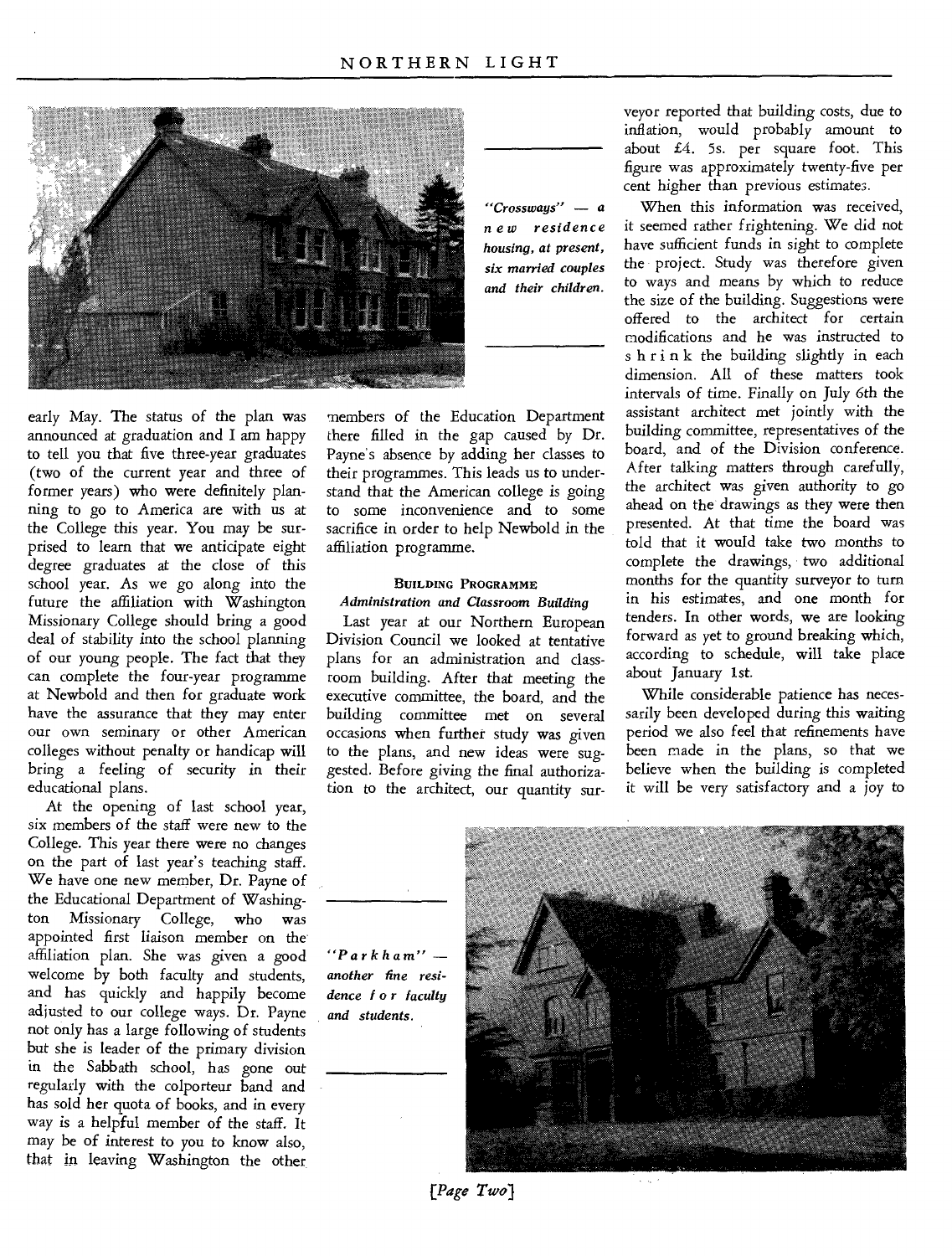those who will work in it, and to those who come to visit.

#### *"Crossways"*

In early spring the College was enabled ~ to secure a fine large house just at the corner of St. Mark's and London Road. This is only five minutes' walk from the College. It is opposite the local post office and convenient to stores and buses. It has a tract of two and a half acres, lying along St. Mark's Road, with building sites for at least six faculty houses without disturbing the beautiful grounds of the original dwelling. The house is constricted in such a way that it was divided readily into three fiats on each floor level. The purchase price was very reasonable and the house now provides accommodation for six married couples with their children. We are happy to state that there are now resident in the house five families from Sweden and Finland, and one from Britain. All seem to be very happy and, I think, are writing home to express their pleasure and gratitude for the unusually comfortable accommodation.

#### *"Winton Croft"*

Within the past month another fine dwelling has become available which *has*  three flats and possibilities for two more, within portions of the building now not used, that could be converted for that purpose. There are one and a half acres of garden area. The surroundings are beautifully developed and have excellent possibilities for being made very attractive. That "Crossways" and "Winton Croft" should have become available seems to us providential. The College has two cottages in building, but progress is very slow and they probably will not be completed until the summer of 1956. The two houses that have been purchased, with two in building, will make it possible at that time to rearrange the placement of the staff, releasing "Egremont" for thirty-five to forty young men, and thus making available accommodation for staff members and married students. When the administration building is completed the accommodation for women will be greatly increased, and thus the major building needs of Newbold College will have been taken care of.

In "Moor Close" and "Binfield Hall" extensive decorations have been made by way of improvement in corridors and rooms, so that the interior of these buildings is much more presentable than outward appearances might indicate. The students appreciate these improvements. The next planning should probably centre around suitable accommodation for a laundry, a woodwork department, and other industries as recommended by the Board.

#### INDUSTRIES

While no industrial arts buildings have been constructed, essential progress is being made. Ordinary student labour has in the past been hedged about by Government restrictions. Students from other than Crown countries have not been permitted to work during the school year. But during the past summer application was made at the Home Office for lifting of restrictions on domestic *duties of*  students and the following statement was received :

"With reference to this department's letter of 2nd June last and previous correspondence I am directed by the Secretary of State to say that after careful consideration he has decided to raise no objection to students at the College undertaking work there which assists directly in its running and maintenance, or as assistant teachers at the College day school, provided that such work forms part of their general training or, if not undertaken during the vacation, is so limited as not to interfere with that training." (Dated August 8, 1955.)

This comprehensive statement seems to meet the necessary requirements of our Ft:dents' domestic-work programme. At the present moment a number of students who need to work a large portion of their way are finding employment as orderlies at nearby hospitals. For a number of these the financial considerations are very good, but the influence of the outside work is not what it ought to be.

Funds are in hand for the building of a laundry, and a committee has been appointed on industrial planning. We believe that because of many striking statements in the Spirit of prophecy urging the benefits of industries and manual training associated with our schools,

earnest consideration must be given to the upbuilding of this very important aspect of the work at Newbold.

#### SPIRITUAL EMPHASIS

An earnest endeavour is being made by the administration and members of the staff to accentuate the spiritual life and influence of the College. Three chapel assemblies convene weekly. Here devotional, inspirational, and cultural topics are made important. On Friday evenings the MV meetings alternate with faculty devotional studies. Twice since the opening of school in September we have had an inspirational talk followed by students' testimonies and there has been a ready response. Meetings of the Lightbearers, Progressive classwork groups, and foreign mission bands also have their place. Newbold has been highly favoured during the past twelve months with many guests from the General Conference, Northern European Division, and the Union and local conferences of Britain. No fewer than twenty-five of these brethren have graciously visited our College and have spoken at chapel appointments or on the Sabbath day. These occasions of themselves constitute an important educational factor in acquainting our youth with the denominational leaders, t h e denominational doctrines and viewpoints, and in helping them to become interested in our advancing work.

#### WEEKS OF PRAYER

It is the plan of the college faculty to conduct two weeks of prayer each school year, one about midway in each term. Our autumn Week of Prayer this year was held November 4th-12th, with Pastor K. II. Gammon, MV leader of the South England Conference, as guest speaker. Classes were shortened by five minutes each, the chapel time was extended to one full hour daily, giving forty minutes for the Week of Prayer readings, followed by fifteen minutes for prayer bands that met in small groups in the various classrooms. These were led by students with sponsoring faculty members. They were well attended and we believe were helpful to all. Each evening, at the regular worship time, Pastor Gammon brought a stirring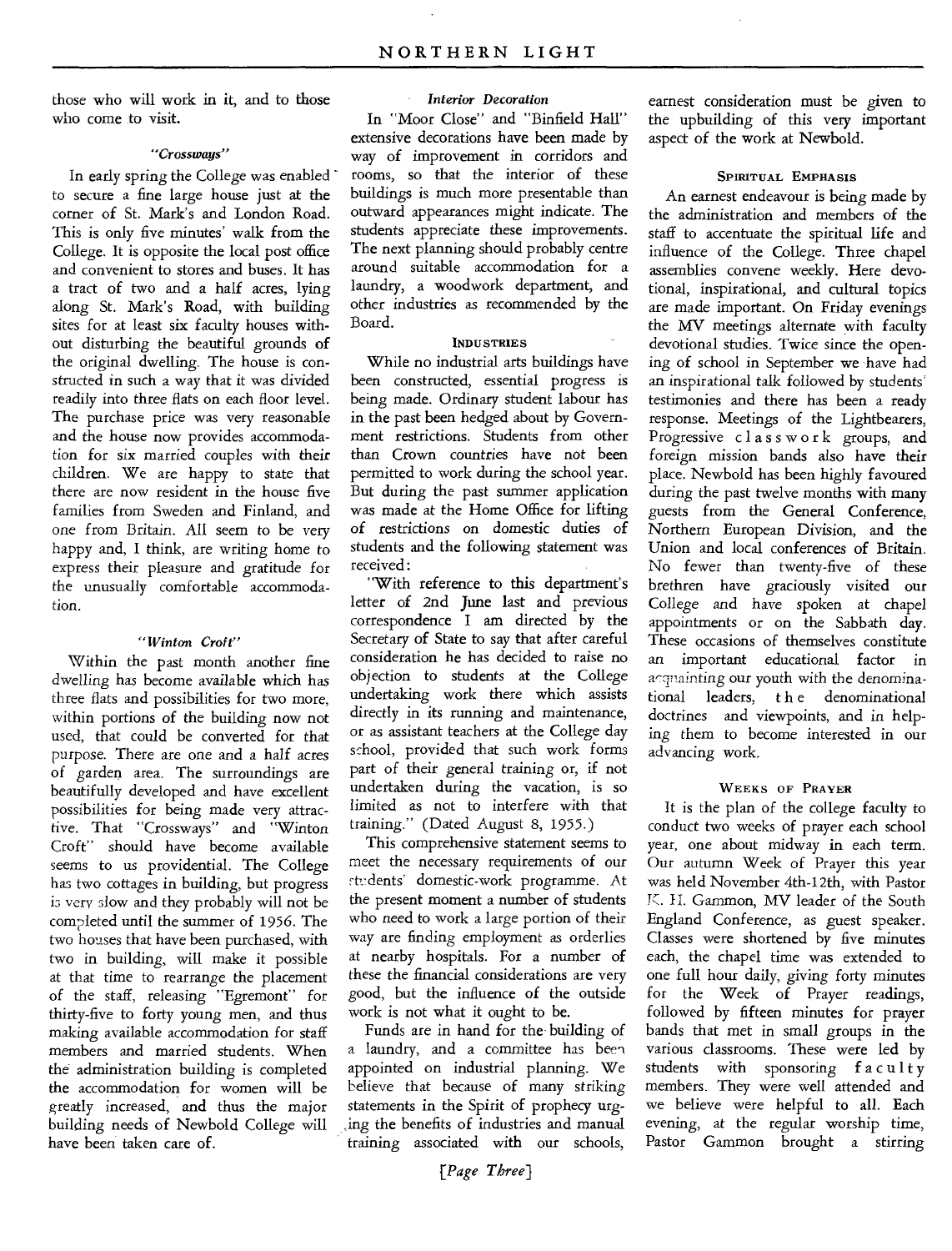spiritual message that w a s specially planned for young people of college age. These messages were completely Christcentred and very practical in their application of divine principles to the problems of everyday living. The theme previously chosen for the Week was the blessed assurance that *Christ is the Answer,* and a number of the services of the week began with the faculty and students joining in singing the beautiful and inspiring chorus :

#### *Christ is the answer to my every need, Christ is the answer; He is my friend indeed.*

*Problems of life my spirit may assail, With Christ my Saviour I shall never fail,* 

*For Christ is the answer to my need.* 

It was thrilling indeed to unite in singing this chorus in the public meetings, but even more thrilling to hear students going about their work on their way from one building to another, humming or singing the melody, while within their hearts they were making these words of confidence a vital part of their religious experience.

In closing may I be permitted to observe that the situation for our College at Bracknell seems to me to be an excellent one. The availability of transportation and ready access to the metropolis of London, the comparative quiet by day, and the almost unbroken stillness of the night hours amid such surroundings, bring to Newbold College a feeling of restfulness and rural environment so necessary to our training schools.

At the Colorado Spring Educational Convention in 1923, the brethren were *giving* a great deal of attention to our school standards and the outstanding need for retaining those factors so essential for the preparation of consecrated Christian workers. It was at that meeting that Professor C. W. Irwin, an old-time teacher and administrator in our schools, brought to the delegates at the close of an inspiring address, this simple outline of the essential requisites of a Christian college:

1. Limit the study of books to the strictly spiritual and useful.

- Maintain for all students a full balance of useful labour and the teaching of the vocations participated in both by teachers and students.
- 3. Give large place and equal balance to training in missionary service during the school period, adapted to the age and ability of the young people and likewise shared by both teachers and students.
- 4. Maintain school homes for all nonresident students.
- 5. Carry on this entire programme in a rural environment where land can be cultivated, far enough away from the

city to escape its diverting and corrupting influences, but within range of suitable population for a missionary training field. On these five commandments hang all the law and the prophets in God's plan of education.

As we check these requisites with the various aspects of our situation at Newbold we should feel grateful that the Lord has in His providence led us to the present location and that our youth can be nurtured in an environment so favourable to their further spiritual and intellectual development. W. I. SMITH.



*This picture was taken in the physics laboratory of Reading Technical College during the visit of Her Majesty, the Queen Mother, for the official opening of the college on October 26, 1955. Behind the Queen* Mother is J. Dimmick, *the college* Principal. In *the* centre *is Reading's Mayor, Councillor A. E. Smith. Joseph W. Wogu is to the left.* 



© Reading Mercury

### **A Few Words with the Queen Mother**

#### **By Joseph Wogu**

ONE of the great needs all over the world field is that of qualified, consecrated teachers. In order to help solve her problems, the West African Union Mission last year sent along three of her teachers, including myself, for further training at Newbold.

I have always had some interest in mathematics and kindred subjects, and this year it became necessary for me to

attend the Reading Technical College for tuition in pure and applied mathematics and in physics. The technical college had just had its new home completed, a large and attractively finished building, conspicuously located on the right hand side of the main road into Reading from Bracknell. Her Majesty, Queen Elizabeth the Queen Mother, was the special guest at the opening on October 26th.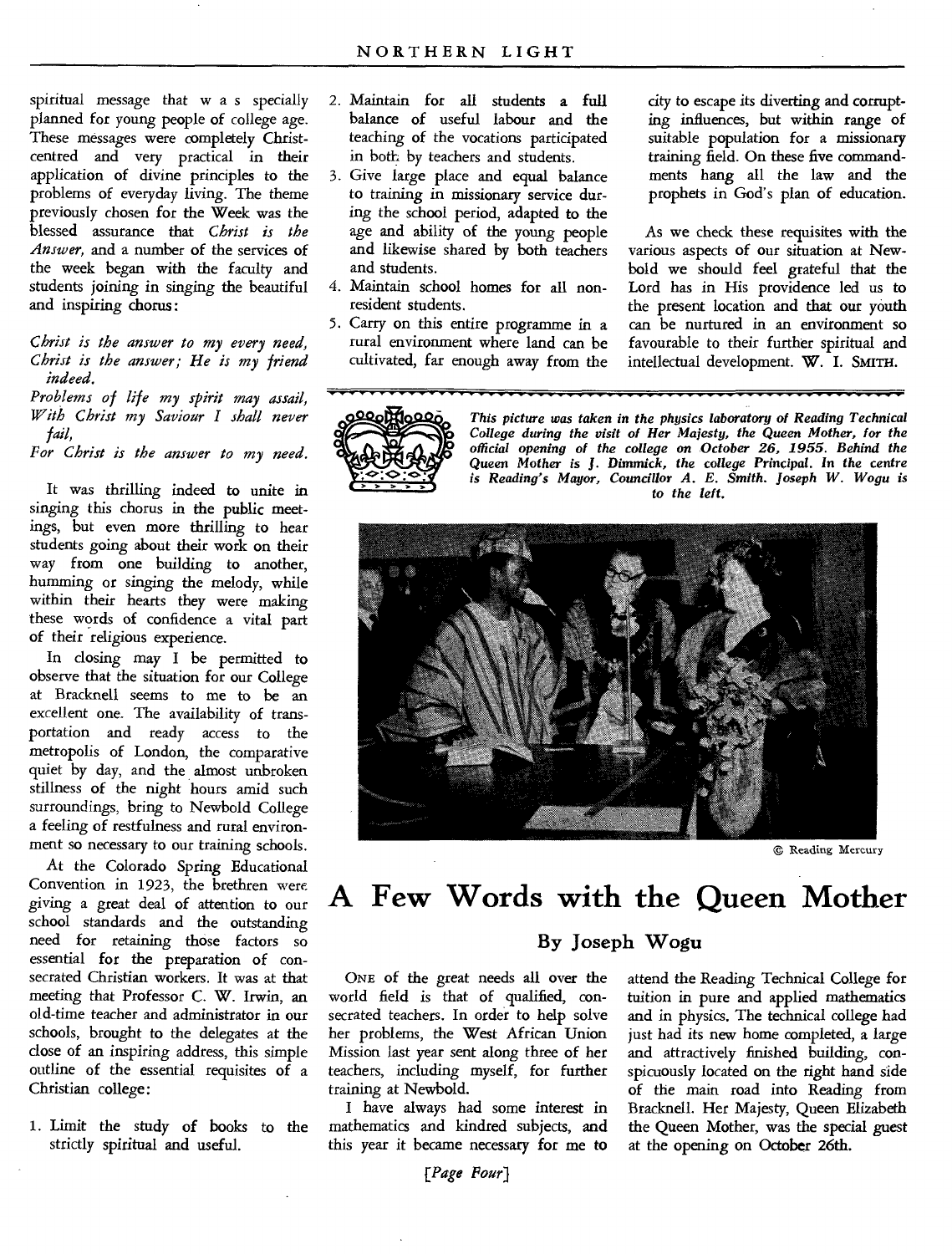A great crowd of spectators were anxiously waiting just to catch a glimpse of the Queen Mother. In the marquee in front of the building and on either side of the procession aisle were seated hundreds of invited guests, including the local government representatives of the neighbouring counties. Inside the building various departmental items had been specially prepared to give the royal visitor an insight into the various activities of the college. In the physics laboratory, about a dozen students, including myself, were performing individual experiments.

After we had spent a while of patient anticipation, the Queen Mother was escorted in and showed remarkable interest in the students. As many people expressed later: "She was very gracious indeed." She spoke with three students in the room, of whom I happened to be the last. First she wanted to know my homeland. Then she asked how long I had been in England. Her last interest was directed to my career in life. I thus

let her know not only my home, Nigeria, and that I was beginning my second year in England, but also that I had decided to render whatever humble service I could to God and to my fellow men as a teacher in Nigeria.

The real thrill of the *occasion* did not come on that day. A few days afterward, many friends who had read of it in the weekly paper, *Reading Mercury,*  made various remarks. Some said : "You had a rare experience." Others said : "Such a privilege comes just once in a lifetime."

That so many regarded it as a great privilege led me to appreciate better the wonderful privilege which the Greatest of all Majesties has so graciously given to each one of us. Whenever I recall the amount of hard work which the authorities of the technical college put into their preparations for this great occasion, I wonder how much we are actually doing in preparation for that "glad day," when we shall see the King of kings.

### **What the Emergency and Famine Relief Fund is Doing**

WHEN floods brought disaster to northern California, telephone calls from that area kept the General Conference informed of the condition of our people and the general situation. Immediately, available members of the Emergency and Famine Relief Committee authorized the western warehouse to supply all the clothing it could to that area; 4,000 pounds of bedding, 3,334 pounds of clothing, and 5,795 pairs of shoes were sent. Money was made available to be drawn on for other needs.

Here are some of the typical actions taken at random from the minutes of your Emergency and Famine Relief Committee over a period of time:

VOTED, to authorize the shipment of three tons of used clothing to Beirut, Lebanon [for flood relief].

VOTED, To authorize the shipment of five tons of lightweight clothing to the S.D.A. Welfare Centre, Box 223, Bridgetown, Barbados.

VOTED, To investigate the availability of a car load of powdered milk for Mexico.

VOTED, That in response to an appeal from W. L. Pascoe, treasurer of the Far Eastern Division, to send ten tons of lightweight clothing for use in Saigon.

VOTED, To authorize \$15,000 for emergency help to the Inter-American Division for hurricane and flood victims.

VOTED, That in response to a request that has come in from Elder Webster, superintendant of the Inca Union, to send four tons of heavyweight clothing for *use* in Bolivia.

VOTED, That in response to a request from E. L. Longway to authorize the shipment of ten tons of heavyweight clothing for use in Hong Kong.

Working with the CARE organization, this committee has been able to send thousands *of* dollars' worth of food to our people and others in countries all over the world.

These items give you an idea of the way your emergency and Famine Relief Committee works. It is empowered to act regardless of how few members can be present. It was set up at the time the the Famine Relief Offering was initiated a few years ago and has been custodian of such funds ever since.

Now the funds available have been exhausted. On April 7th you will have an opportunity to add to this fund, so that as emergencies arise, help can be given immediately. If we wait to contact churches after a disaster *has struck,* no matter how generous they may be, it is too late to be of greatest help. The fund makes it possible to care for emergencies immediately.

The western warehouse, at Watsonville, California, is the repository for used clothing sent in by individuals and by Dorcas Welfare Societies. The cost of processing the clothing, of maintaining the warehouse, of the freight and express charges necessary to getting material to the places of need is tremendous. More than \$16,000 was paid out for ocean shipping charges alone last year.

An eastern warehouse will be built this *coming* year in New York City, which, of course, will have similar expenses. This will become the depot for materials from our people east of the Mississippi. Help can then be sent directly to disaster areas in the eastern part of North America and for overseas areas that are nearer to the East Coast than to the West.

As Seventh-day Adventists we a r e *aware* that the disasters which come with such great surprise to the world will increase. Satan's power over the forces of nature will bring "disease and disaster, until populous cities are reduced to ruin and desolation. . . . In accidents and calamities, . . . in great conflagrations, in fierce tornadoes and terrific hailstorms, in tempests, floods, cyclones, tidal waves, and earthquakes, in every place and in a thousand forms, Satan is exercising his power. . . . These visitations are to become more and more frequent and disastrous." — *The Great Controversy (C.H.L.), pages* 589, 590.

We would be doing less than our Christian duty if we failed to be ready to help in every way possible. Aside from *(Continued on back page.)*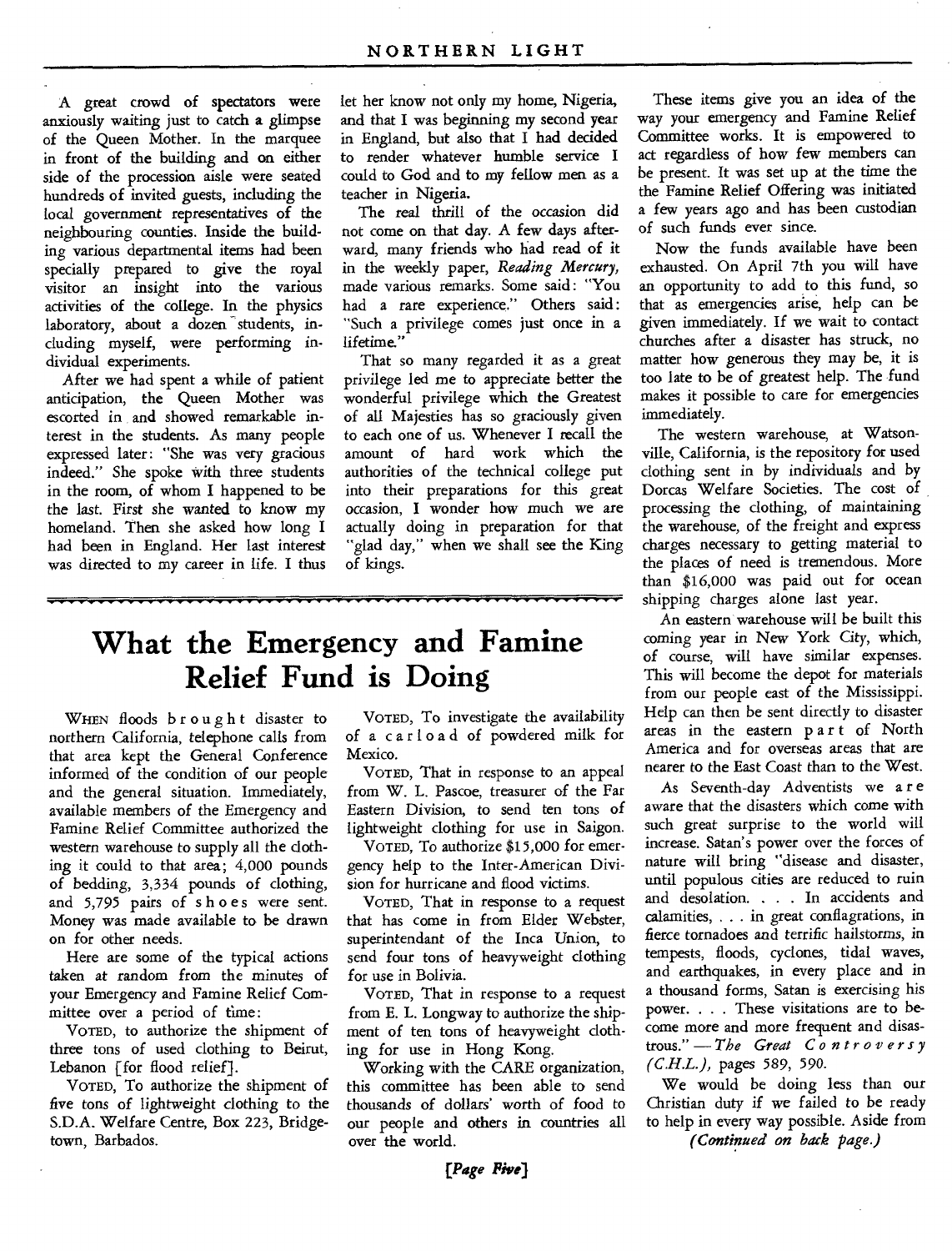

THE isle of Bornholm is situated in the<br>Baltic Sea, only a few miles from the Baltic Sea, only a few miles from the border of countries still occupied by Russia. In fact during the last World War this island was occupied first by the Germans and then later by the Russian army, and several times some of the towns were bombed and damaged. Today we have four strong churches on the island with a large number of young people and children.

September 17th was a day of great joy to our believers on Bornholm, for on that day their new church was to be dedicated. The warm sunshine broke through the dark clouds on that Sabbath morning and "the pearl of the Baltic," surrounded by the blue sea, lay invitingly before us in its late summer beauty as we left the boat that had taken us over to spend an eventful day with our fellowbelievers.

From all parts of the island our churchmembers and friends had made their way to Tejn, filled with the anticipation of seeing their dream come true. In the forenoon there was the Sabbath school which was followed by the church service. The dedication of the church was to take place in the afternoon, and in the evening there was to be a youth rally.

The press gave a fine report in words as well as in pictures, and we quote the following extracts from the newspaper: "The dedication of the beautiful little

**Bornholm in the Baltic Sea**  By Th. Kristensen *President East Denmark* 

Advent church in Tejn on Saturday afternoon took the form of a very graceful ceremony. Among the guests were several from other parts of the country as well as from Norway. There were also some visitors from other denominations such as the president for the Home Mission of the Lutheran Church and the local leader of the Philadelphia Church. Pastor M. Bakke welcomed the audience and expressed his pleasure that the assembly in Tejn would now 'have their own church. In his opening remarks he also thanked the Conference Board.

"Pastor Alf Lohne from Oslo, the president of the West Nordic Union, preached the dedicatory sermon, reading from Luke 4:5. 'This church,' said Pastor Lohne, 'which we are dedicating to the Lord today, is another link in the chain of Advent churches all round the world. We desire to sanctify this house for the proclamation of the Gospel that never loses its power. People in our day need this joyful message of salvation that brings peace and forgiveness of sin. We desire that this church may serve to advance the Gospel of Christ, and that He who knocks at the doors of the hearts of men may also enter here and abide.'

"The president of the East Denmark Conference, Thorvold Kristensen of Copenhagen, in his remarks put a question which many might ask: 'Why do we

build churches and send out missionaries ?' In answering it he said, 'Because we are convinced that the return of Christ is very near. However, we do not know the day nor the hour, and for this reason all people of the earth must be warned that they through faith in Jesus Christ may be ready for the greatest of all events to come.'

"The president thanked the tradesmen for their splendid work, and mentioned how the churchmembers themselves together with their pastor had dug the foundation, built, jointed, and painted, in order to help in the erection of the church."

The church building which was finished within four months is built of red brick, with steeple and tile roof. Prom the road the entrance leads through the porch, and as the terrain slopes from the road, the lower floor is on a level with the garden behind the building. The windows have coloured glass and the auditorium is lit with church chandeliers and bracket lamps on the walls. The chairs are light in colour and have upholstered seats. In the basement is a large room that can be divided into two by setting up a partition, and the rooms can be used for a youth centre.

Our greatest desire is that rays of light may go out from this new little church bringing hope and faith to many people living on the island of Bornholm.

#### Denmark Makes Dorcas History

*(Continued from page 7.)* 

felt grateful and happy, yes, and proud, in the knowledge that his wife, his daughter, or sister was interestedly and actively engaged in such a noble and Christlike missionary service as the Dorcas Welfare ministry indeed is.

We hope that this Dorcas convention will be followed by others. The cause needs it, and the Dorcas sisters deserve if. They are entitled to all the encouragement, inspiration, and practical help such a meeting affords. Dorcas Welfare ministry is the very essence of our religion and a sacred missionary obligation in revealing and lifting up our Lord Jesus Christ.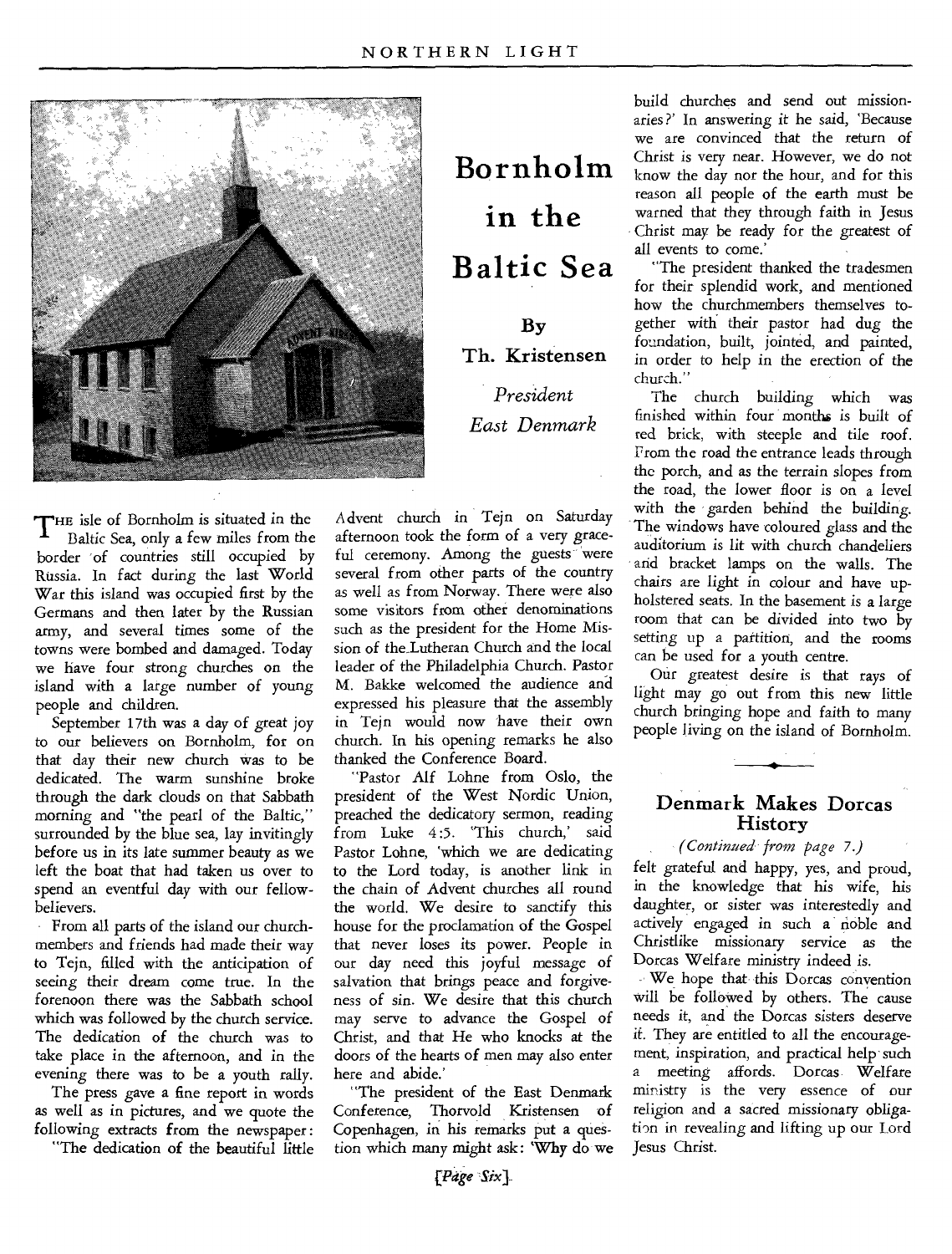

*Seated in front row: H. Muderspach, President, W. Denmark; H. J. Christensen, H.M. Secretary, W. Denmark; W. W. Hansen, H. M. Secretary, E. Denmark; S. Broberg, President, Ethiopian Union Mission; E. W. Pedersen, Division H.M. Secretary; T. L. Oswald, General Conference H.M. Secretary; A. F. Tarr, Division President;, Mrs. A. F. Tarr, Leader, London Dorcas Welfare Federation; P. Frivold, H.M. Secretary, West Nordic Union; J. Jensen, Skodsborg Sanitarium Chaplain; Th. Kristensen, President, E. Denmark; H. Westerlund, Skodsborg Sanitarium Manager.* 

### **Denmark Makes Dorcas History**  By E. W. Pedersen

F RIDAY, December 2nd, Napoleon's glorious Austerlitz day, the friendly doors of Skodsborg Sanitarium were thrown wide open for the delegates of the First National Dorcas Convention ever to be held in these parts of the world field. Yes, it was even suggested that it possibly might be the first of its kind anywhere.

For three days, approximately one hundred delegates from the two Danish conferences were gathered in a council where Dorcas Welfare ministry was the only item on the agenda. All the delegates were, with one exception, a select group of our fine sisterhood. The one exception that had been considered worthy of the honour was an equally fine brother. But then, Hansen of Odense i just the kind of alert and ever active Dorcas brother whom any Dorcas sister could feel proud to own!

The Skodsborg Sanitarium had demonstrated its keen interest in this council in a most gratifying and generous way. When the management learned that funds were inadequate to allow more than a delegation of half a dozen from the West,

they came to our aid and invited all delegates to be their guests—gratis. Considering that the Sanitarium was running at full capacity, and that this meeting came immediately following the Division Home Missionary Council and the Division Autumn Council, it will readily be appreciated what a fine gesture this was. One of the great blessings of the Northern European Division is that we have an institution like Skodsborg where the old spirit of sacrifice and hospitality still rules.

"Hands That Lift" was the inspiring and artistic motto facing the delegates their hands and the hands of Jesus. The well planned programme, covering the main aspects of Dorcas Welfare work, was smoothly carried out under the able chairmanship of P. Frivold, Home Missionary secretary of the West Nordic Union.

What gave a special flavour to "this wonderful and most inspiring treat," as one sister termed it, was the attendance of T. L. Oswald and A. F. Tarr and *of*  Mrs. Tarr, who is Director of the London Dorcas Federation. Their presence as

instructors as well as the attendance of the two conference presidents and a. number of ministers, gave our sisters a new feeling of being an important and indispensable part of our glorious message. They felt good that for once they received some tangible recognition for the "little" they do.

As on other occasions during his ministry with us this last autumn, T. L. Oswald from his vast experience, gave of his best both in practical instruction and inspiration. A. F. Tarr, by his presence and through his pointed messages, placed the Dorcas Welfare work on a pedestal whence it could be viewed by minister and laity alike. Mrs. Tarr, as usual, brimful to overflowing with life and enthusiasm whenever the faintest whisper of Dorcas Welfare is heard, was to the sisters a live demonstration of the rôle they rightfully could and should play in the church. Here was one of their own sex speaking in English which they did not understand, yet in a language they well understood all the same. "This is the best thing you have done for us, Brother Pedersen," said a sister, "arranging this convention for us sisters and also bringing Mrs. Tarr over. She is one of us, and what she can do, we can do *as*  well."

P. Frivold and his two associates, W. W. Hansen and H. I. Christensen of the East and West Danish Conferences respectively, had done excellent work in the detailed arrangements for the success of the meetings. They, too, gave valuable help and, together with the writer, took part in the instruction.

An additional contribution to the success of our meetings was given by S. A. Broberg, president of the Ethiopian Union Mission. Pastor Broberg had attended the Division Councils and kindly stayed over. His mission-coloured spiritual talks were greatly appreciated.

Usually it is the men who are called in for conventions. This time they stayed behind with the children or alone with their porridge !• It would have done them good, though, to have been there as well. They might have had a revelation of the prominent place the Lord has assigned to the sisters of the remnant church. Any husband, father, or brother would have

*(Concluded on page 6.)*